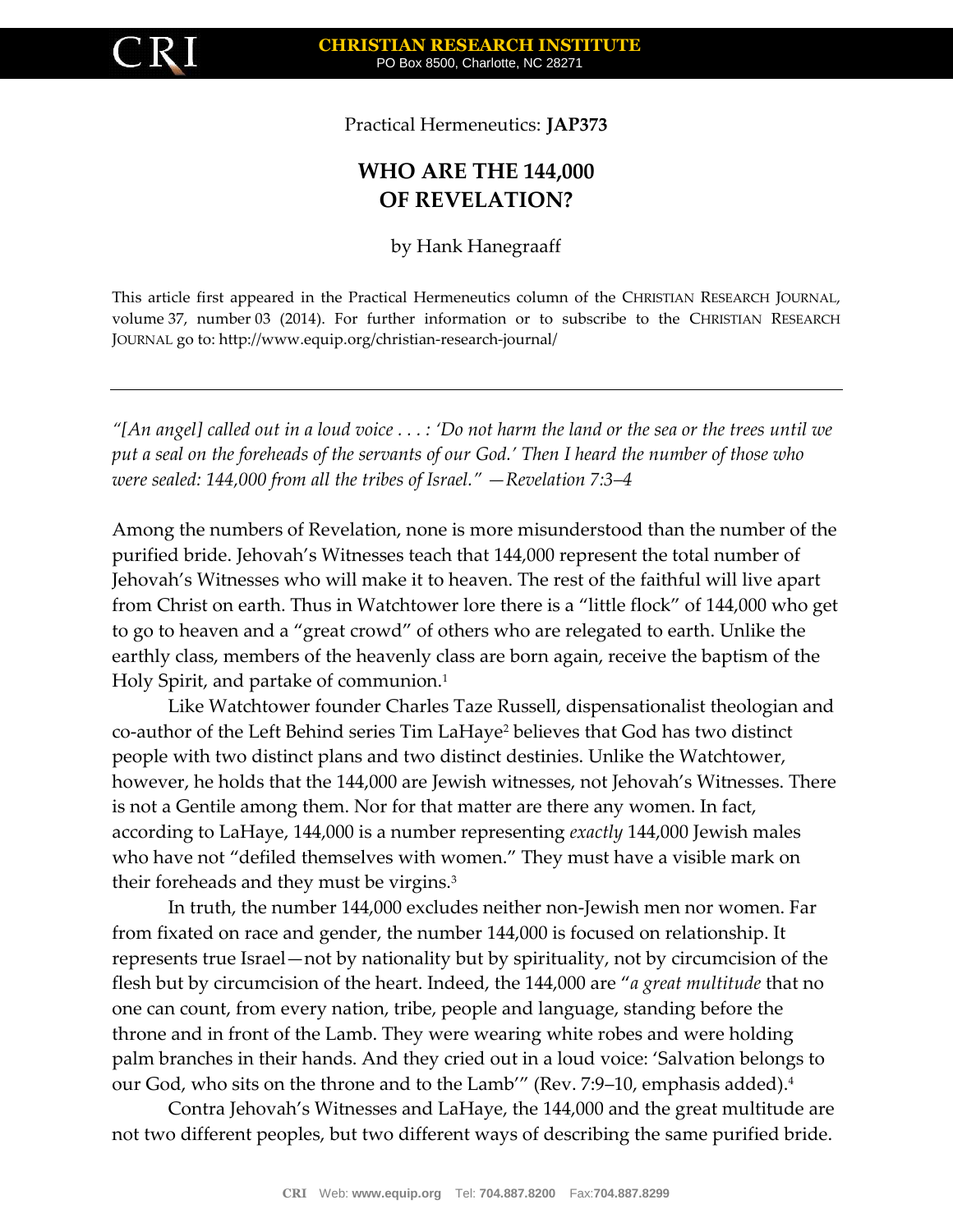Literarily, the 144,000 and the great multitude are comparable to the Lion and the Lamb. Just as John is *told* about a Lion and turns to *see* a Lamb (Rev. 5:5–6), so he is *told* about the 144,000 and turns to *see* a great multitude (7:4, 9). Thus, the 144,000 are to the great multitude what the Lion is to the Lamb, namely, the same entity seen from two different vantage points. From one vantage point, the purified bride is numbered; from another, she is innumerable—a great multitude that no one can count.<sup>5</sup>

To suggest as LaHaye does that "12,000" from each of the twelve tribes means exactly 12,000—not 11,999 or 12,001—must surely stretch the credulity of even the most ardent literalist beyond the breaking point. To begin with, ten of the twelve tribes lost their national identity almost three thousand years ago in the Assyrian exile. The other two, Judah and Benjamin, were largely decimated two thousand years ago by Roman hordes. Further- more, God's priority is not race but relationship. Christians are portrayed in Scripture as true Israel as a result of their relationship to Jesus, who is described as the Lion of the tribe of Judah.<sup>6</sup>

Finally, the pattern of Scripture is to refer to the community of faith, whether Jew or Gentile, with Jewish designations.<sup>7</sup> New Jerusalem itself is figuratively built on the foundation of the twelve apostles and is entered through twelve gates inscribed with the names of the twelve tribes of Israel. Not only so, but its walls are twelve times twelve, or 144, cubits thick (see Rev. 21:12–17).

It is far more likely that 144,000 is a number that represents the twelve apostles of the Lamb multiplied by the twelve tribes of Israel, times one thousand. The figurative use of the number twelve and its multiples is well established in biblical history. For example, the tree of life in Paradise restored is said to bear twelve crops of fruit, yielding its fruit every month (Rev. 22:2), and the great presbytery in heaven is surrounded by twenty-four elders (Rev. 4:4). Likewise, the figurative use of the whole number one thousand is virtually ubiquitous in Old Testament usage. For example, God increased the number of the Israelites a thousand times (Deut. 1:11); God keeps His covenant to a thousand generations (Deut. 7:9); God owns the cattle on a thousand hills (Ps. 50:10); the least of Zion will become a thousand and the smallest a mighty nation (Isa. 60:22); a day in God's sight is better than a thousand elsewhere (Ps. 84:10); God shows love to a thousand generations (Exod. 20:6). A thousand more examples (figuratively speaking) could easily be added to the list.

Just as the woman who rides the beast is symbolic of apostate Israel (Rev. 17), so the 144,000 represent true Israel as it was intended to be—in perfect symmetry and providentially sealed. Who can't help but think back to Ezekiel's epic depiction of a man clothed in linen etching a mark on the foreheads of those who grieved over and lamented all the detestable things done in Jerusalem prior to its destruction by the Babylonians six centuries before Christ (Ezek. 9:4)? Or who can fail to realize that those who were marked were the earnest of the 144,000 sealed prior to Jerusalem's destruction in AD 70? She is the purified bride from every nation, tribe, people, and language who will step over Jordan into the New Jerusalem prepared for her from the very foundations of the world.<sup>8</sup>

*—Hank Hanegraaff*